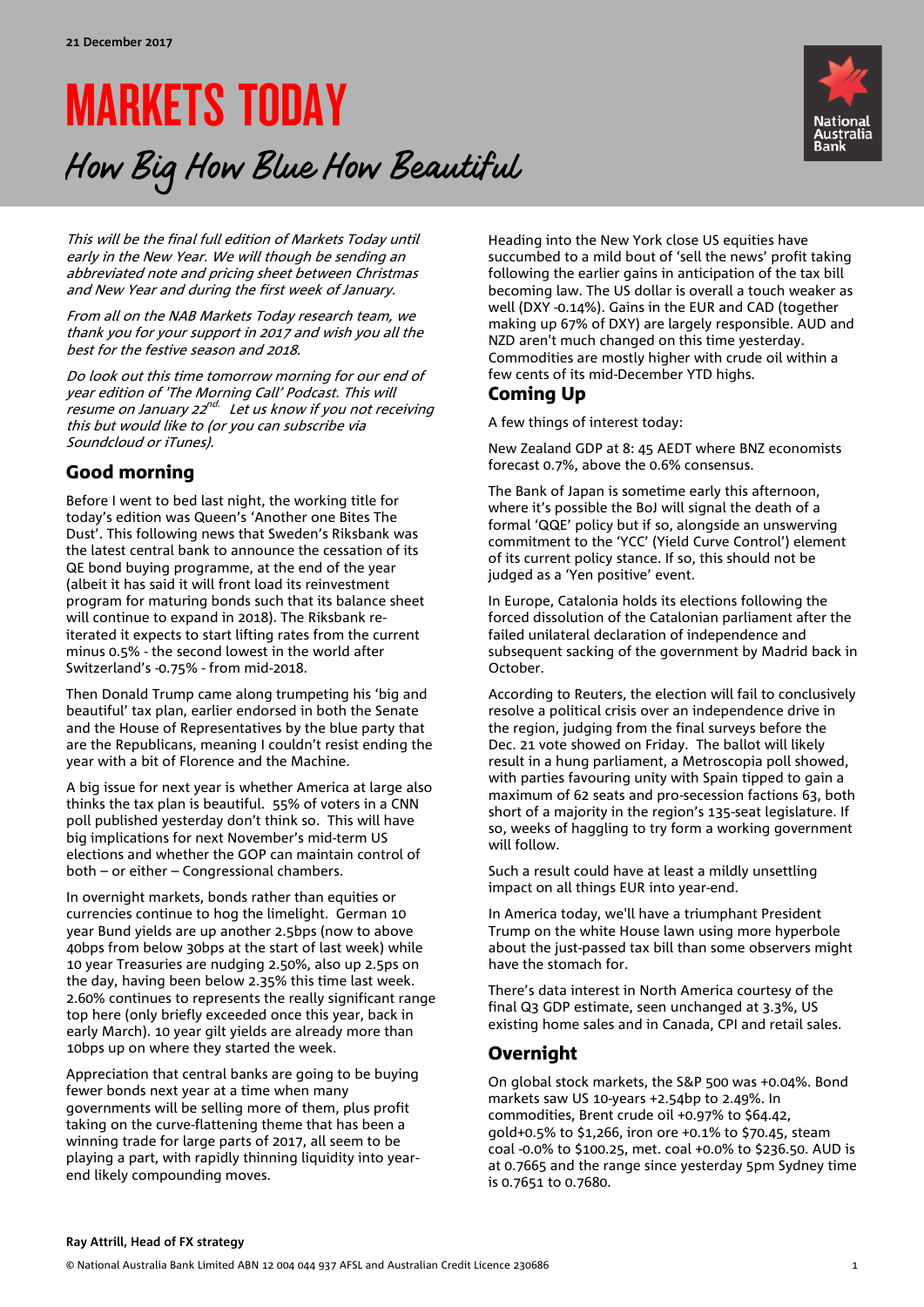### Markets









|            | Foreign Exchange |        |        |                                |            |          |        |                      | <b>Equities</b> |                |              |             | Commodities* |                 |  |  |
|------------|------------------|--------|--------|--------------------------------|------------|----------|--------|----------------------|-----------------|----------------|--------------|-------------|--------------|-----------------|--|--|
|            |                  |        |        | Indicative 24hr<br>ranges (**) |            | Other FX |        | <b>Major Indices</b> |                 |                |              | Last        | % da         |                 |  |  |
|            | Last             | % chge | Low    | High                           |            | Last     | % chge |                      | Last            | % day          | % y/y        | Oil (Brent) | 64.42        | 1.0             |  |  |
| AUD        | 0.7665           | 0.0    | 0.7651 | 0.7680                         | <b>HKD</b> | 7.8227   | 0.1    | Dow                  | 24,755          | 0.00           | 23.9         | Oil (WTI)   | 58.05        | 0.9             |  |  |
| <b>NZD</b> | 0.6981           | 0.1    | 0.6954 | 0.6988                         | CNY        | 6.5785   | $-0.4$ | S&P 500              | 2,682           | 0.04           | 18.1         | Oil (Tapis) | 65.77        | 0.4             |  |  |
| <b>EUR</b> | 1.1877           | 0.3    | 1.1829 | 1.1902                         | SGD        | 1.3444   | $-0.2$ | Nasdag               | 6,967           | 0.05           | 27.0         | Gold        | 1266.40      | 0.5             |  |  |
| GBP        | 1.3396           | 0.1    | 1.3378 | 1.3420                         | <b>IDR</b> | 13,579   | 0.0    | <b>VIX</b>           | 9.51            | $-5.18$        | $-16.9$      | <b>CRB</b>  | 187.12       | 0.6             |  |  |
| JPY        | 113.38           | 0.4    | 112.84 | 113.39                         | THB        | 32.71    | 0.0    | <b>FTSE</b>          | 7,525           | $-0.3$         | 6.8          | GS Metals   | 374.4        | 0. <sub>C</sub> |  |  |
| CAD        | 1.2840           | $-0.3$ | 1.2819 | 1.2881                         | <b>KRW</b> | 1,081    | $-0.4$ | <b>DAX</b>           | 13,069          | $-1.1$         | 14.0         | Aluminium   | 2110.3       | 1.1             |  |  |
| AUD/EUR    | 0.6453           | $-0.3$ | 0.6440 | 0.6485                         | <b>TWD</b> | 29.94    | $-0.1$ | <b>CAC 40</b>        | 5,353           | $-0.6$         | 10.4         | Copper      | 7016.8       | 1.4             |  |  |
| AUD/JPY    | 86.90            | 0.5    | 86.43  | 86.98                          | PHP        | 50.25    | $-0.2$ | Nikkei               | 22,892          | 0.1            | 17.7         | Nickel      | 11996.5      | 2.4             |  |  |
| AUD/GBP    | 0.5721           | $-0.1$ | 0.5711 | 0.5732                         | <b>CHF</b> | 0.99     | 0.2    | Shanghai             | 3,288           | $-0.3$         | 4.8          | Zinc        | 3217.8       | 0.5             |  |  |
| AUD/NZD    | 1.0980           | $-0.1$ | 1.0971 | 1.1013                         | <b>SEK</b> | 8.38     | $-0.3$ | Hang Seng            | 29,234          | $-0.1$         | 34.0         | Ch. steel   | 3867.0       | 1.2             |  |  |
| ALID/CNH   | <b>5 0412</b>    | $-02$  | 50206  | 5.0720                         |            |          |        | ASX 200              | 6.076           | 0 <sub>1</sub> | $\mathsf{R}$ | Iron ore    | <b>70 5</b>  | 0 <sub>1</sub>  |  |  |

|            |                              |                  |         | <b>Interest Rates</b>   |               |      |      |           |                | Overnight Futures, |             |            | 236.5 | 0.0                                     |
|------------|------------------------------|------------------|---------|-------------------------|---------------|------|------|-----------|----------------|--------------------|-------------|------------|-------|-----------------------------------------|
|            | <b>Indicative Swap Rates</b> |                  |         | Benchmark 10 Year Bonds |               |      |      |           |                |                    | Wheat Chic. | 435.5      | 0.6   |                                         |
|            | Cash                         | 3 <sub>mth</sub> | 2Yr     | 10Yr                    |               | Last |      | chge Sprd |                | Last               | Chge*       | Sugar      | 14.6  | 1.1                                     |
| USD.       | 1.50                         | 1.64             | 2.07    | 2.47                    | USD 10        | 2.49 | 2.54 |           | Australia      |                    |             | Cotton     | 75.8  | 1.0                                     |
| AUD        | 1.50                         | 1.80             | 2.01    | 2.84                    | AUD 10        | 2.63 | 5.80 | 0.14      | 3 mth bill     | 98.22              | 1.00        | Coffee     | 123.2 | 1.1                                     |
| <b>NZD</b> | 1.75                         | 1.87             | 2.18    | 3.12                    | NZD 10        | 2.72 | 1.20 | 0.23      | 3 Yr bond      | 97.8               | 3.00        |            |       |                                         |
| <b>EUR</b> | 0.00                         | $-0.33$          | $-0.17$ | 0.87                    | CAD 10        | 1.98 | 4.60 | $-0.51$   | 10 Yr bond     | 97.32              | $-11.00$    |            |       | Prob. of 25bps hike/cut at next meeting |
| GBP        | 0.50                         | 0.51             | 0.80    | 1.32                    | <b>EUR 10</b> | 0.41 | 2.60 | $-2.08$   | $3/10$ sprd    | 0.48               | 14.00       |            | bps   | %                                       |
| JPY        | $-0.05$                      | $-0.02$          | 0.04    | 0.27                    | GBP 10        | 1.25 | 4.50 | $-1.24$   | SPI            | 6017.0             | 14.0        | <b>RBA</b> | 0.0   | $0.0\%$                                 |
| CAD        | 1.00                         | 1.47             | 1.99    | 2.34                    | JPY 10        | 0.06 | 1.80 | $-2.43$   | *Change in bps |                    |             | FED        | -1    | $-4.0%$                                 |

|            |         | ranges (**)                  |         |                       | Other FX      |        |                         | <b>Major Indices</b> |               |             |                   |          | Last                               | % day   |       |
|------------|---------|------------------------------|---------|-----------------------|---------------|--------|-------------------------|----------------------|---------------|-------------|-------------------|----------|------------------------------------|---------|-------|
|            | Last    | % chge                       | Low     | High                  |               | Last   | % chge                  |                      |               | Last        | % day             | % $y/y$  | Oil (Brent)                        | 64.42   | 1.0   |
| AUD        | 0.7665  | 0.0                          | 0.7651  | 0.7680                | <b>HKD</b>    | 7.8227 | 0.1                     |                      | Dow           | 24,755      | 0.00              | 23.9     | Oil (WTI)                          | 58.05   | 0.9   |
| NZD        | 0.6981  | 0.1                          | 0.6954  | 0.6988                | CNY           | 6.5785 | $-0.4$                  |                      | S&P 500       | 2,682       | 0.04              | 18.1     | Oil (Tapis)                        | 65.77   | 0.4   |
| <b>EUR</b> | 1.1877  | 0.3                          | 1.1829  | 1.1902                | SGD           | 1.3444 | $-0.2$                  |                      | Nasdag        | 6,967       | 0.05              | 27.0     | Gold                               | 1266.40 | 0.5   |
| GBP        | 1.3396  | 0.1                          | 1.3378  | 1.3420                | <b>IDR</b>    | 13,579 | 0.0                     |                      | <b>VIX</b>    | 9.51        | $-5.18$           | $-16.9$  | <b>CRB</b>                         | 187.12  | 0.6   |
| <b>JPY</b> | 113.38  | 0.4                          | 112.84  | 113.39                | THB           | 32.71  | 0.0                     |                      | <b>FTSE</b>   | 7,525       | $-0.3$            | 6.8      | GS Metals                          | 374.4   | 0.0   |
| CAD        | 1.2840  | $-0.3$                       | 1.2819  | 1.2881                | <b>KRW</b>    | 1,081  | $-0.4$                  |                      | <b>DAX</b>    | 13,069      | $-1.1$            | 14.0     | Aluminium                          | 2110.3  | $1.1$ |
| AUD/EUR    | 0.6453  | $-0.3$                       | 0.6440  | 0.6485                | <b>TWD</b>    | 29.94  | $-0.1$                  |                      | <b>CAC 40</b> | 5,353       | $-0.6$            | 10.4     | Copper                             | 7016.8  | 1.4   |
| AUD/JPY    | 86.90   | 0.5                          | 86.43   | 86.98                 | PHP           | 50.25  | $-0.2$                  |                      | Nikkei        | 22,892      | 0.1               | 17.7     | Nickel                             | 11996.5 | 2.4   |
| AUD/GBP    | 0.5721  | $-0.1$                       | 0.5711  | 0.5732                | <b>CHF</b>    | 0.99   | 0.2                     |                      | Shanghai      | 3,288       | $-0.3$            | 4.8      | Zinc                               | 3217.8  | 0.5   |
| AUD/NZD    | 1.0980  | $-0.1$                       | 1.0971  | 1.1013                | <b>SEK</b>    | 8.38   | $-0.3$                  |                      | Hang Seng     | 29,234      | $-0.1$            | 34.0     | Ch. steel                          | 3867.0  | $1.2$ |
| AUD/CNH    | 5.0412  | $-0.3$                       | 5.0306  | 5.0739                |               |        |                         |                      | ASX 200       | 6,076       | 0.1               | 8.2      | Iron ore                           | 70.5    | 0.1   |
|            |         |                              |         |                       |               |        |                         |                      |               |             |                   |          | St. Coal                           | 100.3   | 0.0   |
|            |         |                              |         | <b>Interest Rates</b> |               |        |                         |                      |               |             | Overnight Futures |          | Met.coal                           | 236.5   | 0.0   |
|            |         | <b>Indicative Swap Rates</b> |         |                       |               |        | Benchmark 10 Year Bonds |                      |               |             |                   |          | Wheat Chic.                        | 435.5   | 0.6   |
|            | Cash    | 3 <sub>mth</sub>             | 2Yr     | 10Yr                  |               | Last   | chge                    | Sprd                 |               |             | Last              | $Chqe^*$ | Sugar                              | 14.6    | 1.1   |
| USD        | 1.50    | 1.64                         | 2.07    | 2.47                  | <b>USD 10</b> | 2.49   | 2.54                    |                      |               | Australia   |                   |          | Cotton                             | 75.8    | 1.0   |
| AUD        | 1.50    | 1.80                         | 2.01    | 2.84                  | AUD 10        | 2.63   | 5.80                    | 0.14                 |               | 3 mth bill  | 98.22             | 1.00     | Coffee                             | 123.2   | 1.1   |
| NZD        | 1.75    | 1.87                         | 2.18    | 3.12                  | NZD 10        | 2.72   | 1.20                    | 0.23                 |               | 3 Yr bond   | 97.8              | 3.00     |                                    |         |       |
| <b>EUR</b> | 0.00    | $-0.33$                      | $-0.17$ | 0.87                  | CAD 10        | 1.98   | 4.60                    | $-0.51$              |               | 10 Yr bond  | 97.32             | $-11.00$ | Prob. of 25bps hike/cut at next me |         |       |
| GBP        | 0.50    | 0.51                         | 0.80    | 1.32                  | <b>EUR 10</b> | 0.41   | 2.60                    | $-2.08$              |               | $3/10$ sprd | 0.48              | 14.00    |                                    | bps     | %     |
| JPY        | $-0.05$ | $-0.02$                      | 0.04    | 0.27                  | GBP 10        | 1.25   | 4.50                    | $-1.24$              |               | SPI         | 6017.0            | 14.0     | <b>RBA</b>                         | 0.0     | 0.0%  |
|            |         |                              |         |                       |               |        |                         |                      |               |             |                   |          |                                    |         |       |

| <b>Equities</b>          |         |          |             | Commodities* |                                         |
|--------------------------|---------|----------|-------------|--------------|-----------------------------------------|
|                          |         |          |             | Last         | % day                                   |
| Last                     | % day   | % y/y    | Oil (Brent) | 64.42        | 1.0                                     |
| 24,755                   | 0.00    | 23.9     | Oil (WTI)   | 58.05        | 0.9                                     |
| 2,682                    | 0.04    | 18.1     | Oil (Tapis) | 65.77        | 0.4                                     |
| 6,967                    | 0.05    | 27.0     | Gold        | 1266.40      | 0.5                                     |
| 9.51                     | $-5.18$ | $-16.9$  | <b>CRB</b>  | 187.12       | 0.6                                     |
| 7,525                    | $-0.3$  | 6.8      | GS Metals   | 374.4        | 0.0                                     |
| 13.069                   | $-1.1$  | 14.0     | Aluminium   | 2110.3       | 1.1                                     |
| 5,353                    | $-0.6$  | 10.4     | Copper      | 7016.8       | 1.4                                     |
| 22,892                   | 0.1     | 17.7     | Nickel      | 11996.5      | 2.4                                     |
| 3,288                    | $-0.3$  | 4.8      | Zinc        | 3217.8       | 0.5                                     |
| 29,234                   | $-0.1$  | 34.0     | Ch. steel   | 3867.0       | 1.2                                     |
| 6,076                    | 0.1     | 8.2      | Iron ore    | 70.5         | 0.1                                     |
|                          |         |          | St. Coal    | 100.3        | 0.0                                     |
| <b>Overnight Futures</b> |         |          | Met.coal    | 236.5        | 0.0                                     |
|                          |         |          | Wheat Chic. | 435.5        | 0.6                                     |
|                          | Last    | Chge*    | Sugar       | 14.6         | 1.1                                     |
| stralia                  |         |          | Cotton      | 75.8         | 1.0                                     |
| ith bill                 | 98.22   | 1.00     | Coffee      | 123.2        | 1.1                                     |
| r bond                   | 97.8    | 3.00     |             |              |                                         |
| Yr bond                  | 97.32   | $-11.00$ |             |              | Prob. of 25bps hike/cut at next meeting |
| n cnrd                   | 0.49    | 14.00    |             | hne the      | $\frac{0}{6}$                           |

Please note the high/low FX rates are only an indication. Please refer to your National Dealer for confirmation.

\* All near futures contracts, except CRB. GS Metals is Goldman Sachs industrial metals index. Metals prices are CME. Emissions: ICE Dec contracts, Euros<br>\*\* These are indicative ranges over the past 24 hours; please confirm

Last is around 6:30am Sydney

Source: Bloomberg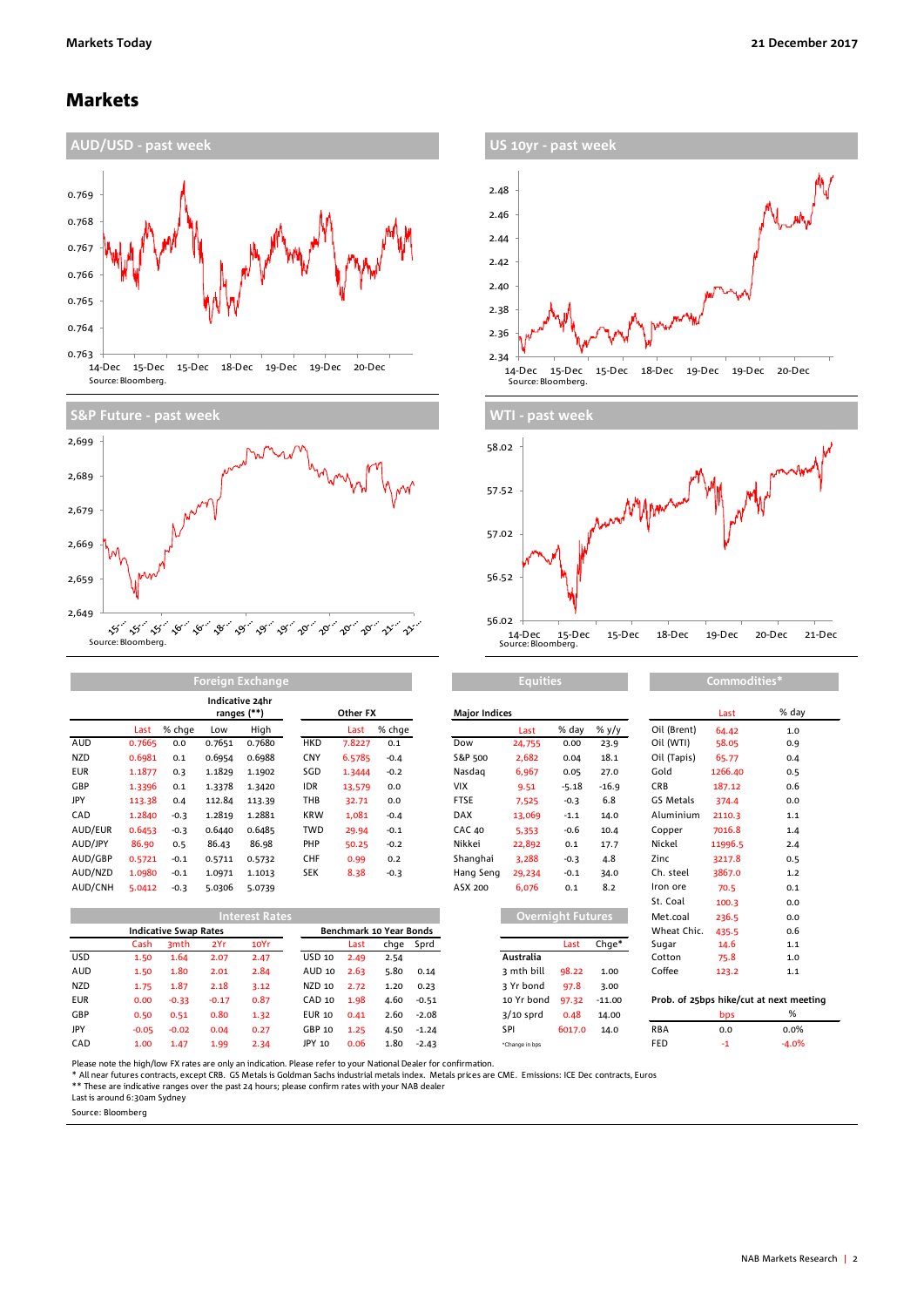# **CALENDAR**

|                    | Country Economic Indicator                                     | Period              | Forecast   | Consensus                 | Actual | Previous           | <b>GMT</b>     | <b>AEDT</b>    |
|--------------------|----------------------------------------------------------------|---------------------|------------|---------------------------|--------|--------------------|----------------|----------------|
|                    | Thursday, 21 December 2017                                     |                     |            |                           |        |                    |                |                |
| NZ                 | <b>GDP SA QoQ/YoY</b>                                          | 3Q                  | 0.7/2.5    | 0.6/2.4                   |        | 0.8/2.5            | 21.45          | 8.45           |
| <b>NZ</b>          | Net Migration SA                                               | Nov                 |            |                           |        | 5580.0             | 21.45          | 8.45           |
| UK                 | GfK Consumer Confidence                                        | Dec                 |            | $-12$                     |        | $-12.0$<br>609.0   | 0.10           | 11.10          |
| AU                 | RBA FX Transactions Market<br>Credit Aggregates, Household YoY | Nov<br>Nov          |            |                           |        | 6.4                | 0.30<br>2.00   | 11.30          |
| ΝZ<br>ΝZ           | New Residential Lending YoY                                    | Nov                 |            |                           |        | $-14.1$            | 2.00           | 13.00<br>13.00 |
| JN                 | BOJ Kuroda speaks at press conference after MPM                |                     |            |                           |        |                    | 6.30           | 17.30          |
| UK                 | Public Finances (PSNCR)/Central Government NCR                 | Nov                 |            | $\prime$                  |        | $-3.8/-7.0$        | 9.30           | 20.30          |
| UK                 | Public Sector Net Borrowing/PSNB ex Banking Groups             | Nov                 |            | 8.3/9                     |        | 7.5/8.0            | 9.30           | 20.30          |
| JN                 | BOJ Policy Balance Rate/10-Yr Yield Target                     | <b>Dec 21</b>       |            | $-0.1/0$                  |        | $-0.1/0.0$         |                |                |
| US                 | GDP Annualized QoQ                                             | 3QT                 |            | 3.3                       |        | 3.3                | 13.30          | 0.30           |
| US                 | Initial Jobless Claims                                         | Dec 16              |            | 233                       |        | 225.0              | 13.30          | 0.30           |
| US                 | <b>GDP Price Index</b>                                         | 3Q T                |            | 2.1                       |        | 2.1                | 13.30          | 0.30           |
| US                 | Chicago Fed Nat Activity Index                                 | Nov                 |            | 0.5                       |        | 0.7                | 13.30          | 0.30           |
| US                 | Philadelphia Fed Business Outlook                              | Dec                 |            | 21.25                     |        | 22.7               | 13.30          | 0.30           |
| CA                 | Retail Sales/Ex Auto MoM                                       | Oct                 |            | 0.3/0.4                   |        | 0.1/0.3            | 13.30          | 0.30           |
| СA                 | CPI NSA MoM/YoY                                                | Nov                 |            | 0.2/2                     |        | 0.1/1.4            | 13.30          | 0.30           |
| CA<br>СA           | CPI Core- Common/Trim YoY%<br>CPI Core- Median YoY%            | Nov<br>Nov          |            | 1.7/                      |        | 1.6/1.5<br>1.7     | 13.30<br>13.30 | 0.30<br>0.30   |
| US                 | FHFA House Price Index MoM                                     | Oct                 |            | 0.4                       |        | 0.3                | 14.00          | 1.00           |
| EС                 | Consumer Confidence                                            | Dec A               |            | 0.2                       |        | 0.1                | 15.00          | 2.00           |
| US                 | Leading Index                                                  | Nov                 |            | 0.4                       |        | 1.2                | 15.00          | 2.00           |
|                    | Friday, 22 December 2017                                       |                     |            |                           |        |                    |                |                |
| UK                 | Lloyds Business Barometer                                      | Dec                 |            |                           |        | 24.0               | 0.10           | 11.10          |
| GE                 | GfK Consumer Confidence                                        | Jan                 |            | 10.7                      |        | 10.7               | 7.00           | 18.00          |
| UK                 | <b>Current Account Balance</b>                                 | 3Q                  |            | $-21.4$                   |        | $-23.2$            | 9.30           | 20.30          |
| UK                 | GDP QoQ/YoY                                                    | 3QF                 |            | 0.4/1.5                   |        | 0.4/1.5            | 9.30           | 20.30          |
| UK                 | Index of Services MoM/3m/3m                                    | Oct                 |            | 0.1/0.3                   |        | 0.1/0.4            | 9.30           | 20.30          |
| UK                 | Total Business Investment QoQ/YoY                              | 3QF                 |            | 0.2/1.3                   |        | 0.2/1.3            | 9.30           | 20.30          |
| CA                 | <b>GDP MoM/YoY</b>                                             | Oct                 |            | 0.1/3.5                   |        | 0.2/3.3            | 13.30          | 0.30           |
| US                 | Personal Income/Spending                                       | <b>Nov</b>          |            | 0.4/0.5                   |        | 0.4/0.3            | 13.30          | 0.30           |
| US                 | PCE Deflator MoM/YoY                                           | <b>Nov</b>          |            | 0.3/1.8                   |        | 0.1/1.6            | 13.30          | 0.30           |
| US<br>US           | PCE Core MoM/YoY                                               | <b>Nov</b><br>Nov P |            | 0.1/1.5<br>$\overline{2}$ |        | 0.2/1.4<br>$-0.8$  | 13.30<br>13.30 | 0.30           |
| US                 | Durable Goods Orders/Core Orders<br>New Home Sales/MoM         | Nov                 |            | $651/-5$                  |        | 685.0/6.2          | 15.00          | 0.30<br>2.00   |
| US                 | U. of Mich. Sentiment/5-10 Yr Inflation                        | Dec F               |            | 97.2                      |        | 96.8               | 15.00          | 2.00           |
| US                 | Kansas City Fed Manf. Activity                                 | Dec                 |            | 15                        |        | 16.0               | 16.00          | 3.00           |
| US                 | Baker Hughes U.S. Rig Count/Oil Rigs                           | Dec 22              |            |                           |        | 930.0/747.0        | 18.00          | 5.00           |
|                    | Monday, 25 December 2017                                       |                     |            |                           |        |                    |                |                |
| JN                 | Leading Index CI                                               | Oct F               |            |                           |        | 106.1              | 5.00           | 16.00          |
| CA                 | Bloomberg Nanos Confidence                                     | Dec 15              |            |                           |        | 60.1               | 15.00          | 2.00           |
| Tuesday            | 26 December 2017                                               |                     |            |                           |        |                    |                |                |
| JN                 | Jobless Rate                                                   | Nov                 |            |                           |        | 2.8                | 23.30          | 10.30          |
| JN                 | Job-To-Applicant Ratio                                         | Nov                 |            |                           |        | 1.6<br>0.0         | 23.30          | 10.30          |
| JN                 | Overall Household Spending YoY                                 | Nov                 |            |                           |        |                    | 23.30<br>23.30 | 10.30<br>10.30 |
| JN<br>JN           | Natl CPI YoY/Ex FF YoY<br>BOJ Minutes of Oct.30-31 Meeting     | Nov                 |            |                           |        | 0.2/0.8            | 23.50          | 10.50          |
| JN                 | PPI Services YoY                                               | Nov                 |            |                           |        | 0.8                | 23.50          | 10.50          |
| JN                 | BOJ Kuroda makes a speech in Keidanren                         |                     |            |                           |        |                    | 4.00           | 15.00          |
| US                 | S&P CoreLogic CS 20-City MoM SA/YoY                            | Oct                 |            | 0.8/6.25                  |        | 0.5/6.2            | 14.00          | 1.00           |
| US                 | Richmond Fed Manufact. Index                                   | Dec                 |            | 21                        |        | 30.0               | 15.00          | 2.00           |
| US                 | Dallas Fed Manf. Activity                                      | Dec                 |            | 20                        |        | 19.4               | 15.30          | 2.30           |
|                    | Wednesday, 27 December 2017                                    |                     |            |                           |        |                    |                |                |
| сн                 | Industrial Profits YoY                                         | Nov                 |            |                           |        | 25.1               | 1.30           | 12.30          |
| JN                 | <b>Housing Starts YoY</b>                                      | Nov                 |            |                           |        | $-4.8$             | 5.00           | 16.00          |
| JN                 | <b>Construction Orders YoY</b>                                 | Nov                 |            |                           |        | 6.7                | 5.00           | 16.00          |
| UK                 | UK Finance Loans for Housing                                   | Nov                 |            |                           |        | 40488              | 9.30           | 20.30          |
| US                 | Conf. Board Consumer Confidence                                | Dec                 |            | 128                       |        | 129.5              | 15.00          | 2.00           |
| US                 | Pending Home Sales MoM/YoY<br>Thursday, 28 December 2017       | Nov                 |            | $-0.75/$                  |        | 3.5/1.2            | 15.00          | 2.00           |
| JN                 | BOJ Summary of Opinions at Dec. 20-21 Meeting                  |                     |            |                           |        |                    | 23.50          | 10.50          |
| JN                 | Retail Sales MoM/YoY                                           | Nov                 |            |                           |        | $0.0/-0.2$         | 23.50          | 10.50          |
| CН                 | Swift Global Payments CNY                                      | Nov                 |            |                           |        | 1.5                | 1.00           | 12.00          |
| JN                 | Vehicle Production YoY                                         | Nov                 |            |                           |        | 6.4                | 4.00           | 15.00          |
| EС                 | <b>ECB Publishes Economic Bulletin</b>                         |                     |            |                           |        |                    | 9.00           | 20.00          |
| CН                 | BoP Current Account Balance                                    | 3QF                 |            |                           |        | 37.1               | 9.00           | 20.00          |
| US                 | Advance Goods Trade Balance/Wholesale Inventories              | Nov                 |            | $-67.5/$                  |        | $-68.1/-0.5$       | 13.30          | 0.30           |
| US                 | Initial Jobless Claims                                         | Dec 16              |            | 233                       |        | 225.0              | 13.30          | 0.30           |
| US                 | Chicago Purchasing Manager                                     | Dec                 |            | 61.8                      |        | 63.9               | 14.45          | 1.45           |
| US                 | Bloomberg Consumer Comfort                                     | Dec 17              |            |                           |        | 51.3               | 14.45          | 1.45           |
| AU                 | Friday, 29 December 2017<br>Private Sector Credit MoM/YoY      | Nov                 |            |                           |        |                    | 0.30           | 11.30          |
| GE                 | CPI EU Harmonized MoM/YoY                                      | Dec P               |            | 0.4/5.2<br>0.6/1.5        |        | 0.4/5.3<br>0.3/1.8 | 13.00          | 0.00           |
| US                 | Baker Hughes U.S. Rig Count/Oil Rigs only                      | Dec 22              |            |                           |        | 930.0/747.0        | 18.00          | 5.00           |
|                    | Saturday, 30 December 2017                                     |                     |            |                           |        |                    |                |                |
|                    | Sunday, 31 December 2017                                       |                     |            |                           |        |                    |                |                |
| CH.                | Manufacturing/Non-manufacturing PMI                            | Dec                 |            | 51.7/                     |        | 51.8/54.8          | 1.00           | 12.00          |
|                    | <b>Upcoming Central Bank Interest Rate Announcements</b>       |                     |            |                           |        |                    |                |                |
| Japan, BoJ         |                                                                | 21-Dec              | $-0.1%$    | $-0.1%$                   |        | $-0.1%$            |                |                |
| Canada, BoC        |                                                                | 18-Jan              |            |                           |        | 1.00%              |                |                |
| Europe ECB         |                                                                | 25-Jan              | $-0.4%$    | $-0.4%$                   |        | $-0.4%$            |                |                |
| US Federal Reserve |                                                                | 1-Feb               | 1.25-1.50% | 1.25-1.50%                |        | 1.25-1.50%         |                |                |
| Australia, RBA     |                                                                | 6-Feb               | 1.50%      | 1.50%                     |        | 1.50%              |                |                |
| New Zealand, RBNZ  |                                                                | 8-Feb               | 1.75%      | 1.75%                     |        | 1.75%              |                |                |
| UK BOE             |                                                                | 8-Feb               | 0.5%       |                           |        | 0.50%              |                |                |

GMT: Greenwich Mean Time; AEDT: Australian Eastern Daylight Savings Time